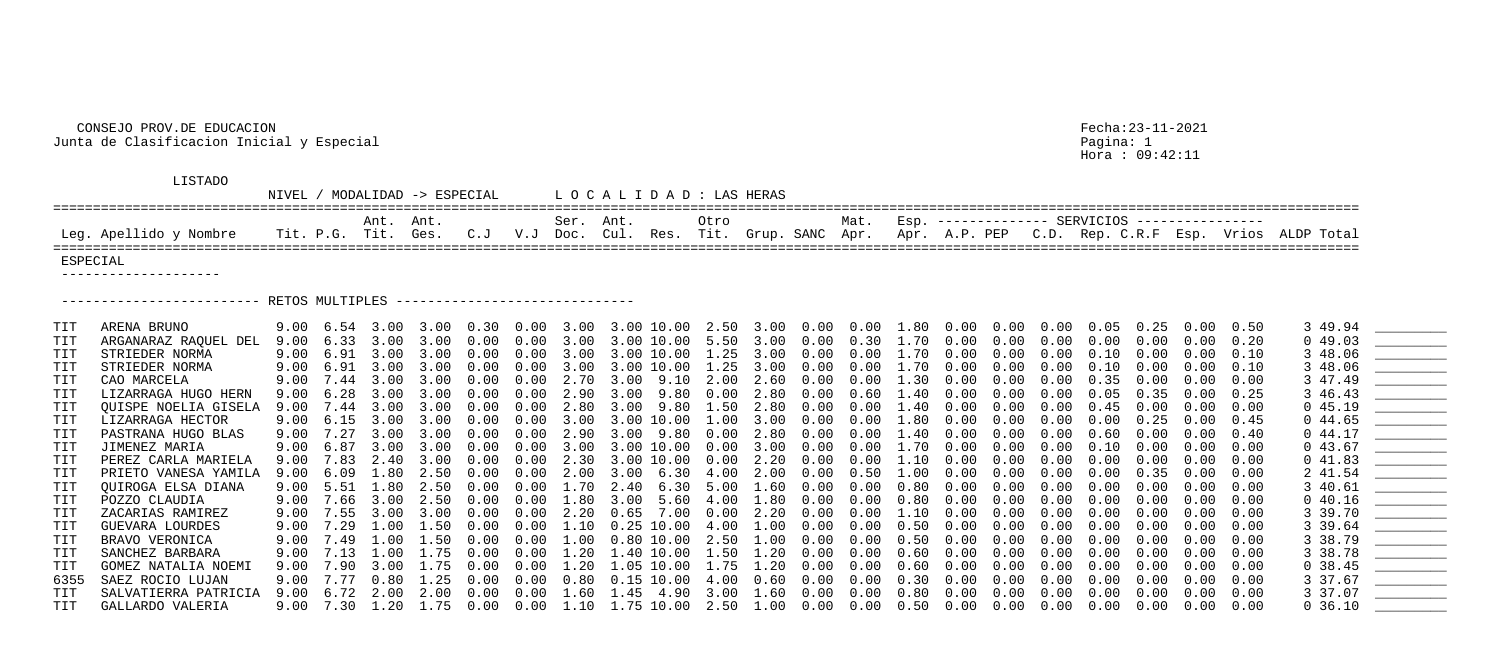| 5468 BORDON CAROLINA    |  |  |  |                                                                                                          |  |  |  |  |  |  | 0 34.34    |  |
|-------------------------|--|--|--|----------------------------------------------------------------------------------------------------------|--|--|--|--|--|--|------------|--|
| 4716 ECHEVERRIA MARCOS  |  |  |  | 9.00 5.22 3.00 2.50 0.00 0.00 3.00 1.30 6.30 0.00 1.80 0.00 0.00 1.50 0.00 0.00 0.40 0.00 0.25 0.00 0.00 |  |  |  |  |  |  | 0 34.27    |  |
|                         |  |  |  |                                                                                                          |  |  |  |  |  |  | $0\,33.38$ |  |
|                         |  |  |  |                                                                                                          |  |  |  |  |  |  | 3 33.17    |  |
|                         |  |  |  |                                                                                                          |  |  |  |  |  |  | 0 33.11    |  |
| TIT SAAVEDRA ELIANA     |  |  |  |                                                                                                          |  |  |  |  |  |  | 0 31.87    |  |
| 7302 GOICOCHEA ARRECHEA |  |  |  |                                                                                                          |  |  |  |  |  |  | 0 19.25    |  |
| 6817 ALFARO SILVANA     |  |  |  |                                                                                                          |  |  |  |  |  |  | 0 24.75    |  |